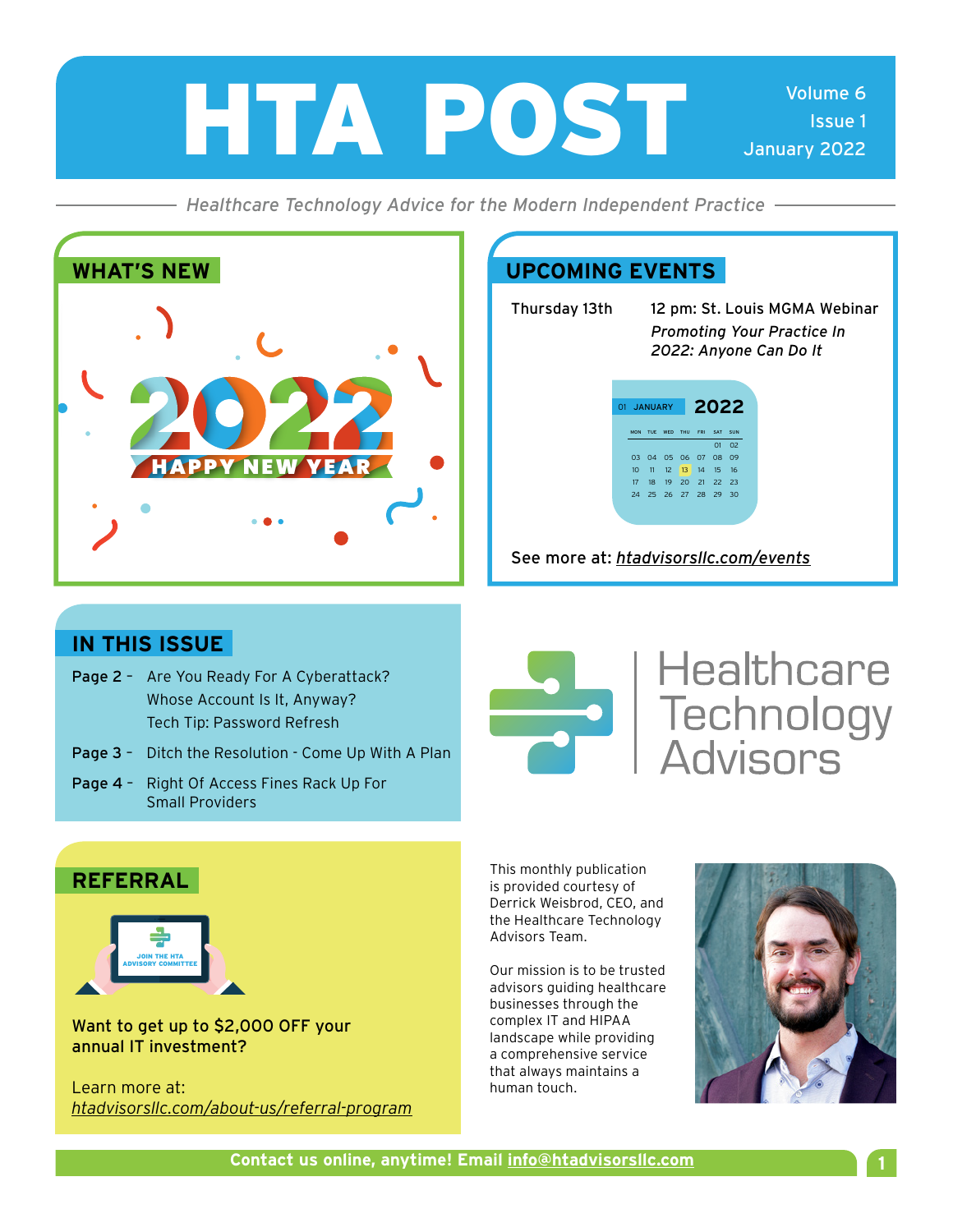### **ARE YOU READY FOR A CYBERATTACK? WHOSE ACCOUNT IS IT, ANYWAY?**

Does your business have a cybersecurity incident response plan? If you don't, now is the perfect time to make one. Even if you never have to put it into action, a response plan has multiple benefits.

IBM analysts concluded that over the past two years, only 39% of companies with a formal, tested incident response plan experienced a disruptive security incident, compared to 62% of companies with less formal or consistent plans. Plus, if you do have an incident, having a formal incident response plan saves you an estimated 35% of the cost of an incident.

Start 2022 off right by making sure that you're ready for anything cybercriminals might throw at you in today's rapidly shifting risk landscape by working with your Managed Service Provider to develop a smart incident response plan.

User account, Email, EMR (Electronic Medical Records), Imaging Software, Chat Service, Website, Dropbox…Have you ever felt that the number of accounts you have to use at work is overwhelming? Keeping track of the shortcuts, bookmarks, passwords, security questions, troubleshooting, and operating guidelines is a job unto itself!

Make your job easier with **IT Glue**. **IT Glue** offers a streamlined documentation platform that can house all your practice's Standard Operating Procedures, secure passwords, instructions, URLs, and much more. Each employee can log on and access a curated set of data, making it easy to restrict access to PHI (Protected Health Information).

Give your employees the gift of simplicity. **Call HTA today at (314) 312-4701 to set up a demo of IT Glue** and see how it can streamline your practice.

### **TECH TIP: PASSWORD REFRESH**

New Year, New You? Maybe, maybe not. New passwords? Definitely!

Passwords have a lifespan. Sure, maybe you're still using the same password from your 2002 email log-in, but you really should NOT be using a password that is years old for any account that can access sensitive data. That goes for your work as well as your personal info! Banking data, healthcare data, and especially Protected Health Information all need to be safeguarded with passwords that are hard for hackers to guess and hard for computers to crack.

The easiest way to achieve this is to use a password manager that can generate secure passwords and store them for you. (See



information about **IT Glue**, above.) However, even WITH a secure password it's important to change it periodically. Accounts can become vulnerable through many means, such as a third-party leak or a malware attack. Changing passwords on a regular basis can safeguard you against the possibility that your password was compromised.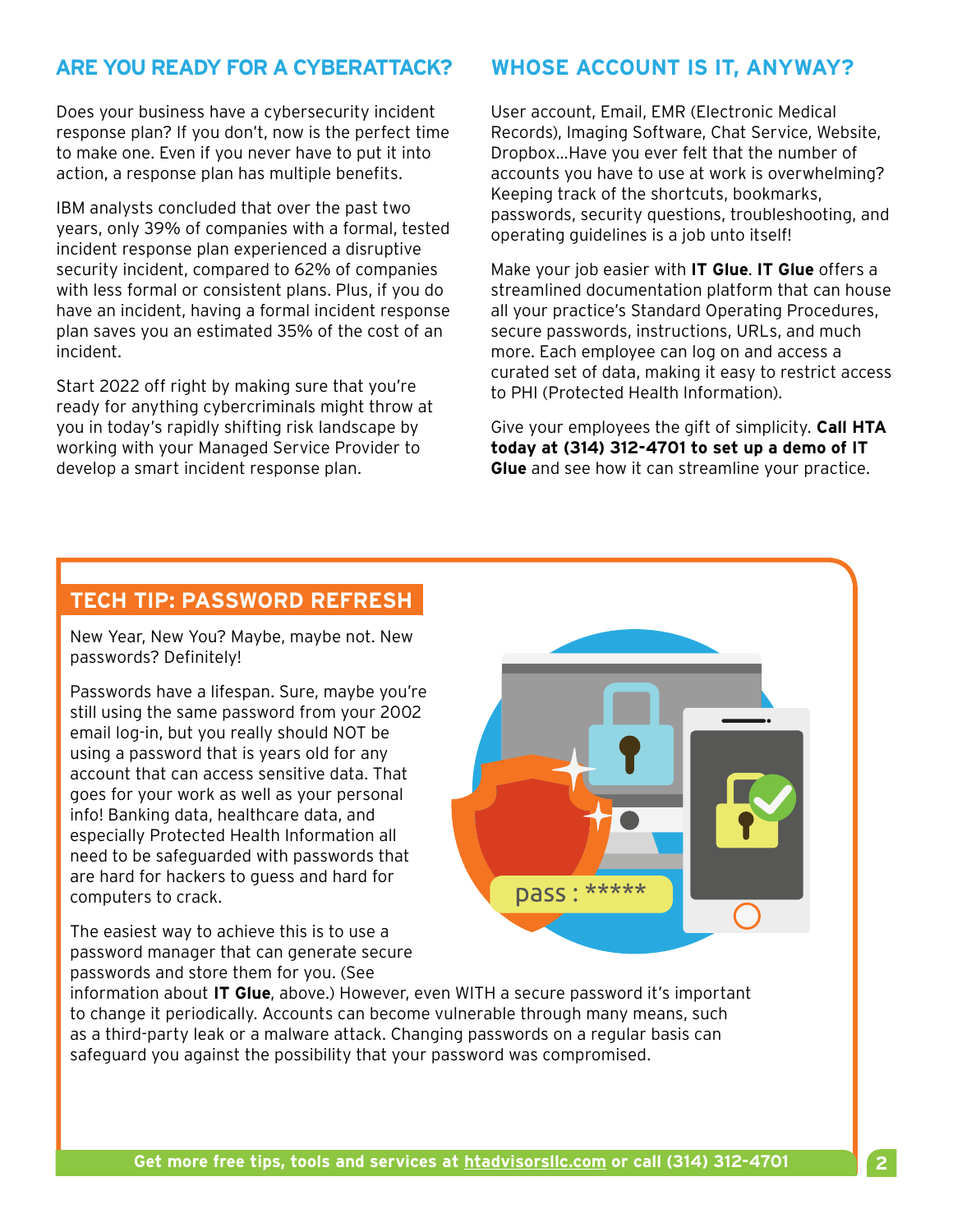### **DITCH THE RESOLUTION - COME UP WITH A PLAN**



New Year's is a seductive time for goal setting. We look forward to a year of possibilities, and all we can think of is how much we CAN get done. A year seems like a lifetime when it's laid out before you and it's new.

It's tempting to make a dozen resolutions. Stop smoking, become debt free, open that new business, work out, eat better, read more. We pile so much hope on our future selves, that we tend to forget about the present.

If we really want to achieve all those things, then what are we doing today to help accomplish them?

I try not to make resolutions. I set goals. Specifically, I set S.M.A.R.T. goals: Specific, Measurable, Achievable, Realistic, and Timely. Then, I come up with a plan for how I'm going to get to that goal.

This practice is valuable in my personal life and in my business. It's how I decide where to spend resources, when to pull the trigger on new initiatives or products, and who to hire or assign training to. This process of planning and goal setting is how I guide my business through the year.

It's equally important for healthcare practices to think structurally and strategically about their business plans. While the day-to-day schedule of patients may seem the same, what happens behind the scenes in an office can have a huge impact on the experience of both patient and caregiver.

Mapping out when to schedule training sessions for your staff or where to place a new hire is impacted by how you upgrade your office equipment, because it can make all of these processes run more smoothly. On the IT side, it is invaluable to sit down and figure out what needs to happen over the coming year: which software or hardware to upgrade, what new equipment to purchase, and when to enact the changes with the least disruption of service.

I do all of this planning with my clients on a yearly basis. I know that it is necessary for me to do my job, and I've seen how much it helps healthcare practices when they can approach the year with a technology plan in hand.

Any business plan in 2022 should include practical ways to strengthen cyber security protection. Cyber criminals often hack into a business because of actions by employees who are unaware of good cyber security practices. A very timely and achievable goal that you can easily set to protect your company is to sign your business up today for our **free webinar** for your employees called **"Cyber Security Update 2022"**. It will be livestreamed in the next couple months and available virtually at any time thereafter. Email us at [info@htadvisorsllc.com](mailto:info@htadvisorsllc.com) to take advantage of this.

Healthcare Technology Advisors can work with your practice to make a technology plan that works for you. Call us today at (314) 312-4701.